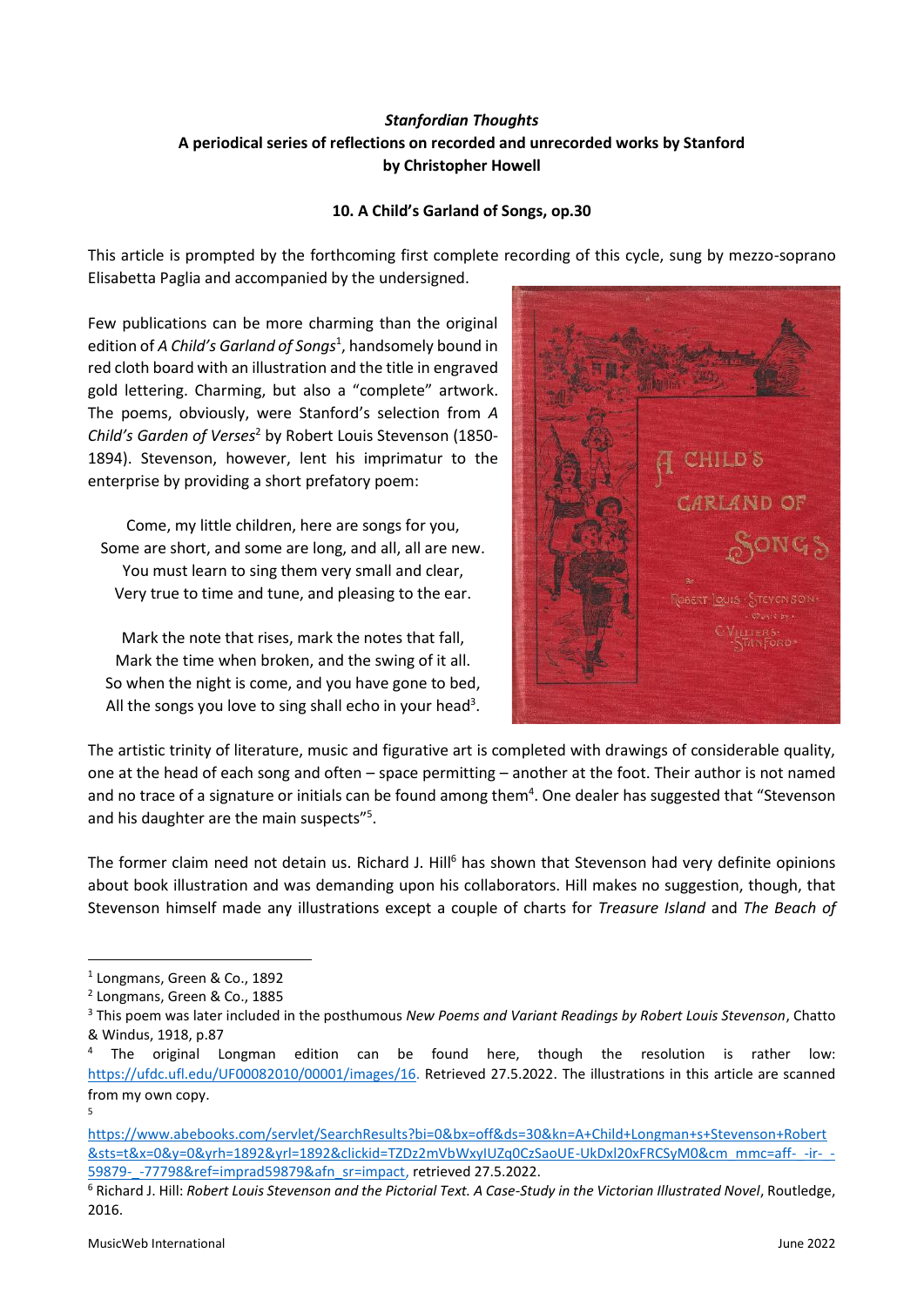*Falesá*. By 1891/2, moreover, he was so ill he often needed to dictate to an amanuensis, so would presumably have reserved his waning forces for literature.

Stevenson's daughter is easily dismissed since he had none, but assuming the dealer meant Stevenson's stepdaughter, this is a claim worth examining. Isobel ("Belle") Osbourne Strong Field (1858-1953)<sup>7</sup> was the daughter by a previous marriage of Frances "Fanny" Matilda Van de Grift Osbourne Stevenson (1840-1914)<sup>8</sup>, who became Stevenson's wife, having long been his mistress, in 1880. Fanny and Belle were both born in Indianapolis (USA), but moved to Europe in 1875, first to Antwerp, then to Paris, where they enrolled at the Académie Julian as art students. They then moved to Grez-sur-Loing, where Fanny met Stevenson. Fanny's artistic pretensions were mainly literary. At the time of her meeting with Stevenson, she was supporting herself and her children<sup>9</sup> as a short story writer. Stevenson's *More New Arabian Nights: The Dynamiter* (1885) contains some of her work, though the jury is still out on just how much $^{10}$ .

Belle, on the other hand, worked as an artist and illustrator for most of her mature life. In 1891, she joined Stevenson and her mother at Vailima, Samoa. Her principal work in the household was to act as amanuensis for her ailing stepfather, while at the same time preparing to divorce her alcoholic husband Joseph Dwight Strong (1853-1899), also an artist and illustrator. The divorce came through in 1892. She was therefore competent to provide illustrations for *Garland* and on the spot at about the right time to have done so. The examples of her style shown at the Stevenson site<sup>11</sup> are too few and too poorly reproduced to allow any conclusions about stylistic consistency with the *Garland* illustrations, but the sketch of "Louis reading to Fanny" (c.1891) does not seem a mile away. The arguments against Belle as author of the illustrations are:

- 1. Her work as Stevenson's amanuensis and the problems associated with the end of her marriage may not have left her much time for drawing.
- 2. Authorship by a member of the Stevenson family circle would logically have been acknowledged by the publisher. As a selling-point, though, it would also have had its drawbacks, since Stevenson's long unmarried relationship with Fanny was a black mark against him in the best British society. Moreover, Stevenson's friends resented Fanny on the grounds that she was excessively proprietorial towards him and, in their view, a hindrance to his artistic growth $^{12}$ .
- 3. The illustrator of *Garland* shows a strong empathy with the Victorian nursery and the English countryside. It is not clear, from Belle's biography, where she could have obtained such empathy.

The latter point, however subjective, is the clinching one for me. Attractive as it is to hypothesize an involvement in the illustrations by a member of the Stevenson family, it is far more likely that they were done by a Longmans house illustrator whom the publisher felt no more deserving of acknowledgement than the typesetter. An uncommonly gifted house illustrator, though, a worthy colleague of Tenniel, Rackham or E.H. Shephard. These drawings "complete" the volume, making it a wonderful evocation of a lost world of Victorian childhood.

What this entrancing volume does not tell us, though, is whether the songs are for solo voice or unison singing. Nor did their next appearance in print help. This was *The Stevenson Song-Book*. Issued in New York

<sup>&</sup>lt;sup>7</sup> Strong and Field were her married names.

<sup>8</sup> Osbourne and Stevenson were her married names.

<sup>9</sup> As well as Belle, there was a son, Hervey Stewart, who died in 1876.

<sup>&</sup>lt;sup>10</sup> See, for example, [https://thedynamiter.llc.ed.ac.uk/,](https://thedynamiter.llc.ed.ac.uk/) retrieved 27.5.2022.

<sup>11</sup> [https://stevensonmuseum.org/robert-louis-stevenson/the-life/family/isobel-osbourne/,](https://stevensonmuseum.org/robert-louis-stevenson/the-life/family/isobel-osbourne/) retrieved 27.5.2022.

 $12$  Conversely, it has been argued that, without Fanny, Stevenson would have got precious little done during his last years, which were, instead, remarkably productive considering his state of health. Fanny's role as Stevenson's wife is discussed in Margaret Forster: *Good Wives?*, Chatto & Windus, 2001.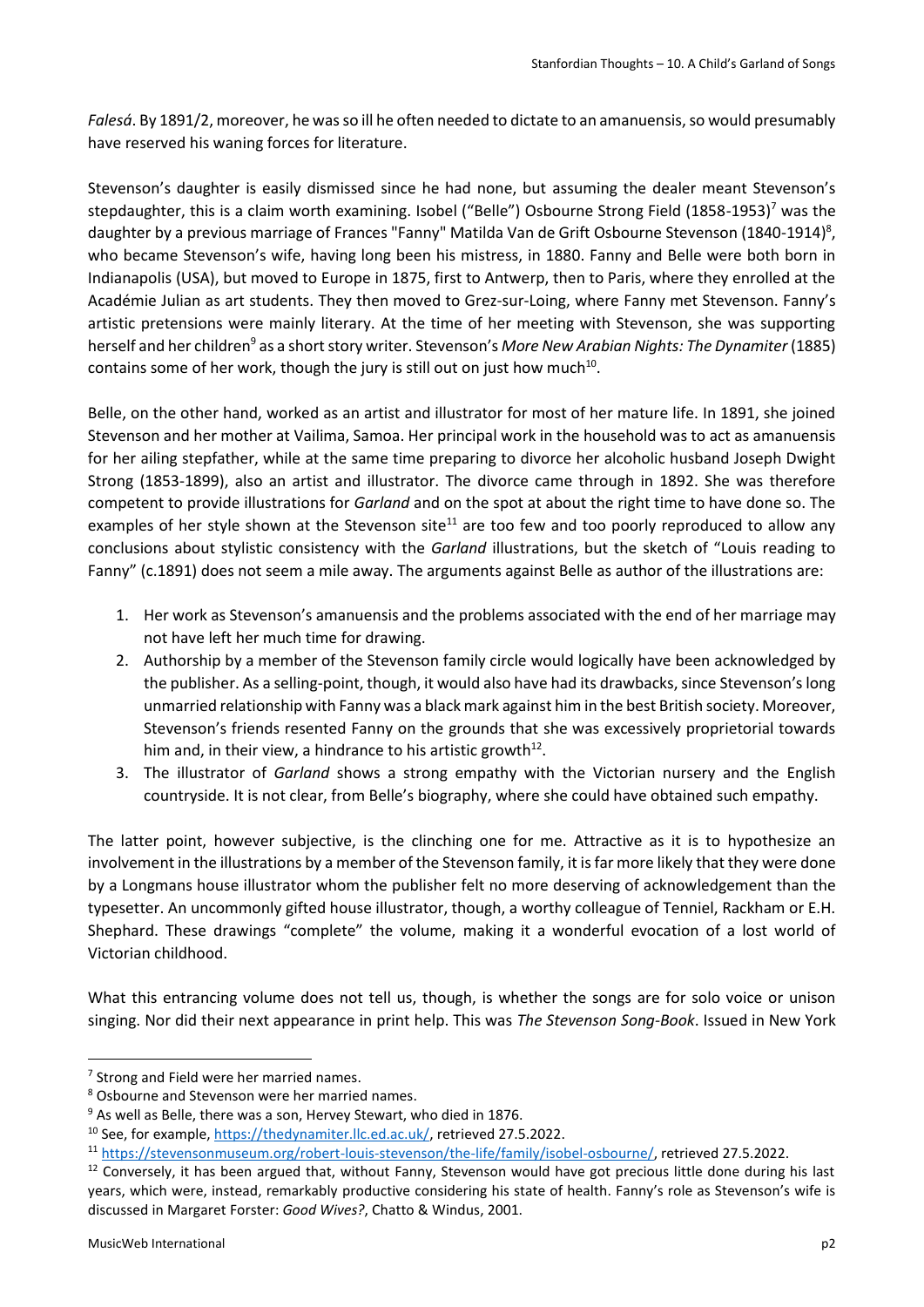

in 1897 by Stevenson's American publisher Charles Scribner's Sons, it contained twenty settings from *A Child's Garden*. As well as Stanford's nine, all present, there were songs by Reginald de Koven (2), W.W. Gilchrist (2), Homer N. Bartlett (2), C.B. Hawley, Arthur Foote (2) and G.W. Chadwick (2). There are no illustrations. Stanford's settings are interspersed among the others, without opus number and in higgledy-piggledy order, but with no textual changes except that *My Ship and Me* has been retitled *My Ship and I*. As with the 1892 edition, nothing indicates whether the songs are for solo or unison singing $^{13}$ .

 $\blacksquare$ 

*Garland* faded from view until 1914, when a revised edition was issued by Curwen. *Pirate Story*, *Marching Song* and *My Ship and Me* were now offered as two-part songs, while the others were clearly labelled as unison songs. Each song

was issued separately – there was no single-volume option – and a Tonic Sol-fa edition was also available. Additionally, *Windy Nights* was issued



as a solo song in 1919.

Does the clear designation of the 1914 edition for choral singing allow us to backtrack and state

| My Shadow.<br>UNISON SONG.<br><b>R.L. STEVENSON</b><br>C.V. STANFORD<br><b>Gravinskin</b><br>Op.zo. No. a.                                                                                                                                                                                                            |
|-----------------------------------------------------------------------------------------------------------------------------------------------------------------------------------------------------------------------------------------------------------------------------------------------------------------------|
| Allegro acherenndo.<br>VOICE.<br>40a).<br>1000a<br>PIANO.                                                                                                                                                                                                                                                             |
| <b>AREAN 24</b><br>t<br>kett a<br>以上<br>Hw.<br>ska - daw<br>itat<br>groups<br>a. The first rise thing<br>$x -$ beat<br>27n<br>Yk.<br>134<br>¥.<br>He Tus vil<br>A'ot<br>mi - tien<br>oč<br><b>kaw</b>                                                                                                                 |
| łx<br>siecelle                                                                                                                                                                                                                                                                                                        |
| <b>ktd</b><br>out with mr.<br>Axd:<br>what:<br><b>TIAR</b><br>be<br>the<br>2549<br>œ<br>3.125<br>w<br>likes to grow-<br>way he<br><b>Nut</b><br>at<br>all Fas<br>pro - per chil - dree, which as<br>chil-dren ought to<br>$an - 1$ v<br>play.<br>Aud<br>caw<br>nals<br>frei<br>s<br>nf.<br><b>RO</b><br>iz.<br>×<br>۰ |
| Gerreich, 1914, by J. Graves a Son List.<br>London: J. Carwre & Sons Ltd., 28 Sarmers St., W.4.<br><b>CUNTER</b>                                                                                                                                                                                                      |

that the 1892 and 1897 editions were likewise intended as unison songs? Some such assumption seems to have been made. Frederick Hudson's catalogue<sup>14</sup> says that the 1892 edition has "each song in its original unison setting" even though, as stated above, the score carries no such indication. Michael Pilkington admits only *Windy Nights* to his list of Stanford solo songs<sup>15</sup>. Porte<sup>16</sup> and Rodmell<sup>17</sup> refer only to the Curwen edition, but Dibble<sup>18</sup>, in his work list, places *Garland* among "Solo and Duet" rather than "Unison".

<sup>13</sup> The Stevenson Song-Book can be found here[: https://digital.case.edu/islandora/object/ksl%3Akulsco00434,](https://digital.case.edu/islandora/object/ksl%3Akulsco00434) retrieved 27.5.2022.

<sup>14</sup> Frederick Hudson: *A New Catalogue of the Works of Charles Villiers Stanford 1852-1924, Compiled from the Original Sources*, typescript 1994. Held in the Stanford Collection of Newcastle University and accessible here: [https://www.ncl.ac.uk/webtemplate/libraryassets/external/special-collections-](https://www.ncl.ac.uk/webtemplate/libraryassets/external/special-collections-guide/handlists/stanford_charles_villiers_archive.pdf)

[guide/handlists/stanford\\_charles\\_villiers\\_archive.pdf.](https://www.ncl.ac.uk/webtemplate/libraryassets/external/special-collections-guide/handlists/stanford_charles_villiers_archive.pdf) Retrieved 13.4.2022.

<sup>15</sup> Michael Pilkington: *English Solo Song, guides to the repertoire 5: Parry & Stanford*, Thames Publishing, 1997, p.64. Misleadingly, Pilkington claims that the 1892 edition "consisted of three two-part songs and six unison songs".

<sup>16</sup> John F. Porte: *Sir Charles V. Stanford*, Kegan Paul, Trench, Trubner & Co., 1921, p.36.

<sup>17</sup> Paul Rodmell: *Charles Villiers Stanford*, Ashgate, 2002, Appendix One.

<sup>18</sup> Jeremy Dibble: *Charles Villiers Stanford, Man and Musician*, Oxford University Press, 2002, p.483.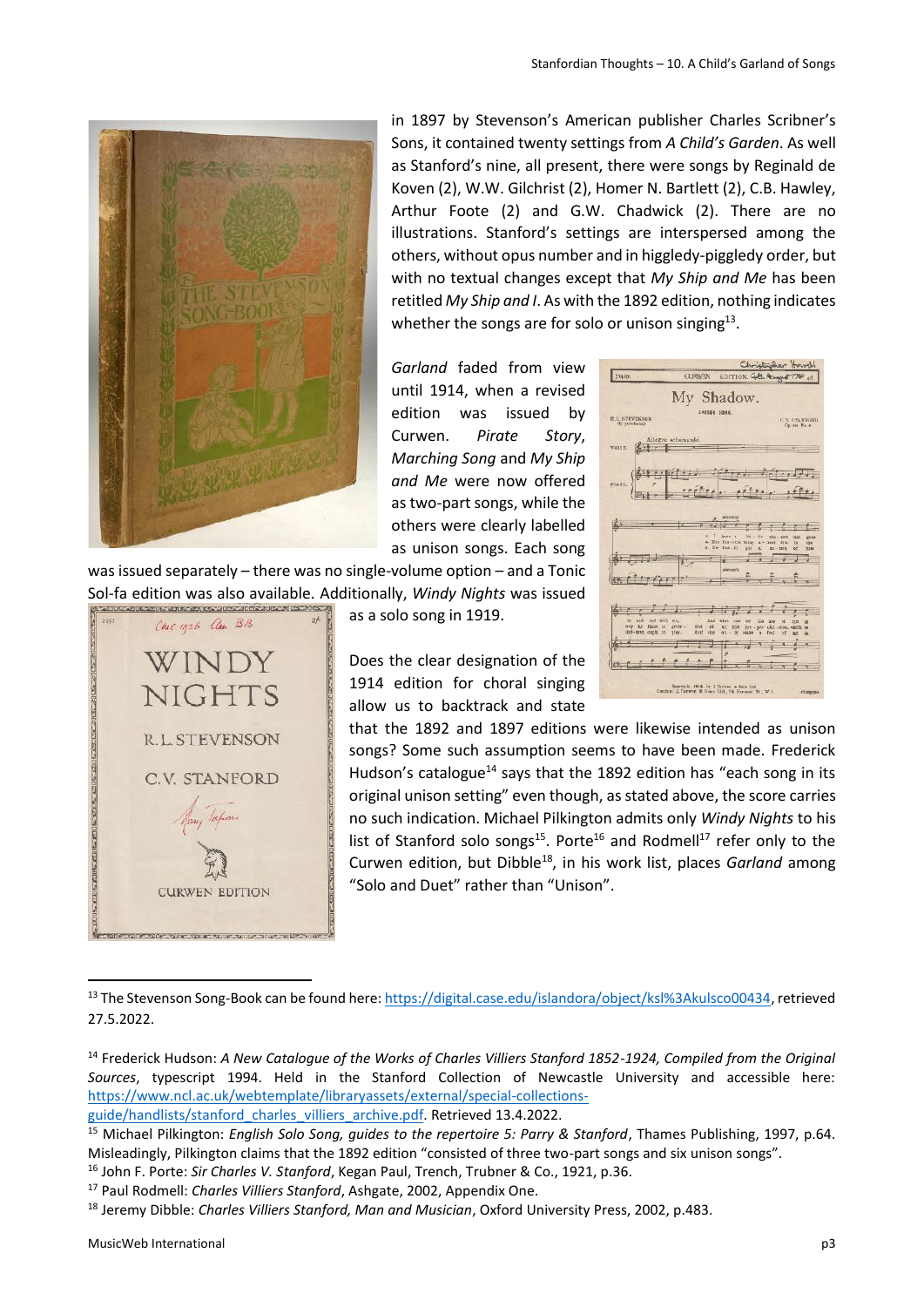The objections to the 1892 *Garland* as unison songs are:

- 1. Unison songs are normally published singly and in octavo size (pages 10"/25.4cm), making them easy to handle and inexpensive to buy in large quantities. Whereas solo songs were normally published in quarto (pages 12"/30.48cm high), singly or in albums. True to form, the 1914 Curwen edition issued each song separately in its unison or two-part form, with pages 10" high, while the solo version of *Windy Nights* had pages 12" high. The 1892 Longmans edition was bound in cloth boards and with pages an anomalous 11"/27.94cm high. It would have been expensive to kit a large class out with copies and they would have been inconvenient to handle. The 1897 Scribner edition was an even more substantial volume. So far as is known, Longmans issued no offprints of the single songs.
- 2. Unison and other choral songs were invariably issued in Tonic Sol-fa alternatives. The 1914 edition had this option, the 1892 one did not.
- 3. The changes made to the music in the 1914 edition are few but, apart from the extended galloping in *Windy Nights*, seem mainly concerned with removing irregularities of phrase likely to trip up inexperienced singers. This seems like a transition from solo songs to unison.

The latter point may be dismissed as subjective. The first two points can be countered by suggesting that the children could have learnt the songs by ear, so only one copy would have been needed, and that Stanford may not have wished to issue a Tonic Sol-fa edition. However, Stanford expressed strong views on these very subjects in a lecture given in 1889, around the time these songs were composed<sup>19</sup>. On "singing by ear", Stanford had this to say:

*Vast sums of money are being expended in grants for musical education in this country, and the British taxpayer has a right to claim that those grants should be properly applied … £43,000 a year is spent on the accomplishment known as "singing by ear". … I am convinced, however, that the time has now come for discontinuing a grant for this purpose … It is neither more nor less than a premium on bawling. … I doubt if a proposition to recite a piece of poetry without being able to read it would be thought worthy of a grant … I ask the same for music. If you teach it, teach it thoroughly by note; and cease to give a premium for a smattering which is useless as well as superficial. No system which teaches a child that a certain sign represents a certain sound, either absolutely or relatively, can in its essence be mischievous. What is mischievous is haphazard training, and of all such haphazard methods "singing by ear" is the most dangerous, unless it is rapidly corrected by the influence of singing by note<sup>20</sup> .* 

On Tonic Sol-fa, Stanford continued as follows:

*Let me say at once that no one is more convinced than I am of the great value and of the great services rendered by Tonic Sol-fa notation. It has without doubt simplified vocal music in a most marked way … For school purposes and for vocal music it is simply invaluable<sup>21</sup> .*

Stanford does also consider the principal drawback of the Tonic Sol-fa system, namely its unsuitability to more complex forms of music, and declared that it was

<sup>&</sup>lt;sup>19</sup> Stanford's lecture on Music in Elementary Schools was given on 29 November 1889 at the London Board School and was published in *Elementary Schools: How to Increase their utility, being Six lectures delivered to the Managers of the London Board Schools in 1889 and 1890, with Preface by William Bousfield*, Percival & Co., 1890, pp.27-48. This book may be accessed at [https://babel.hathitrust.org/cgi/pt?id=uiug.30112069014972&view=1up&seq=8&skin=2021,](https://babel.hathitrust.org/cgi/pt?id=uiug.30112069014972&view=1up&seq=8&skin=2021) retrieved 30.5.2022.

<sup>20</sup> Ibid., pp. 34-35.

<sup>21</sup> Ibid., pp. 36-37.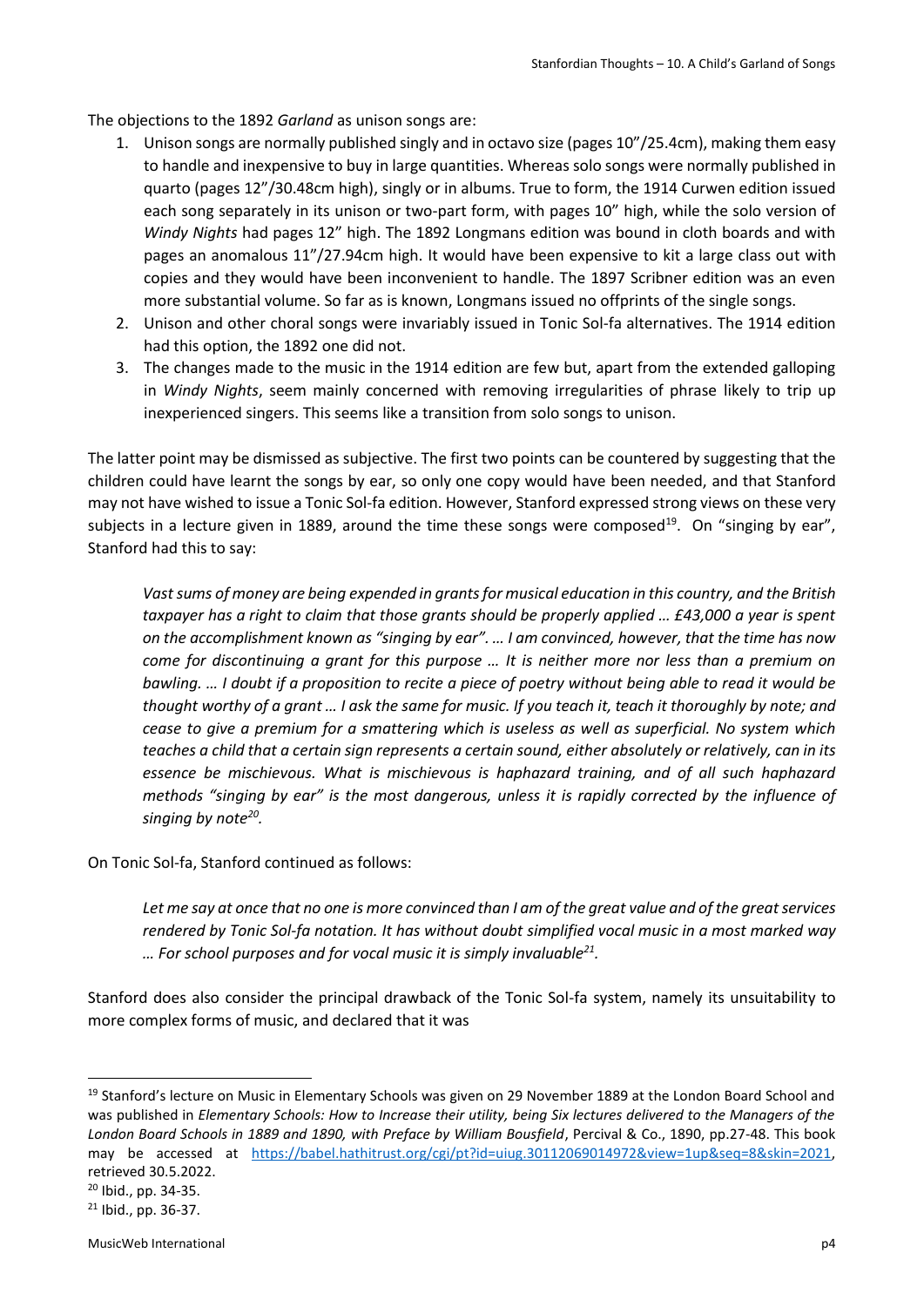*.. of the highest importance for the cultivation of music in this country that the bridge between the Tonic Sol-fa and the old notation systems should be made as practical and as easy as it is possible to make it …<sup>22</sup>*

Stanford also addressed the question of what should be sung:

*Without doubt, national music, folk-music – the music which from the earliest times has grown up amongst the people. Without the foundations of such music no healthy taste can be fostered in the population. … in the British Isles you have the greatest and most varied storehouse of national music in existence<sup>23</sup> .*

*Garland*, as issued in 1892, would therefore seem antithetic to all Stanford's most cherished beliefs regarding singing in schools. If the argument is accepted, then, that these were originally solo songs, who was to sing them?

One possible answer is Stanford's wife Jennie, who had some hopes of becoming a singer at the time the couple met. She did not pursue this ambition, but that need not have stopped from singing simple songs at home to her children. Other possible performers were Stanford's children, Guy and Geraldine, to whom the work was dedicated. Neither of them followed a musical career, and precious little is known about them at all. In c.1894, Stanford dedicated his *Ten Dances Old and New for Young Players*, op.58, to Guy and Geraldine, so presumably they were able to play them by then. For what it is worth, two of the songs, *Pirate Story* and *My Ship and Me*, seem to have been conceived for a lower voice. When preparing transpositions for recording by a mezzo-soprano, these two proved to be sufficiently low as written. They are the most evidently masculine of the songs, so perhaps Guy had a lower voice than Geraldine. The most likely market for such an album, therefore, was for domestic use by mothers and aunts, or by budding young musicians in the family.

If the argument that these are solo songs is not accepted, the unison song as a genre, to which some of Britain's finest composers contributed prolifically in the late  $19<sup>th</sup>$  and early 20<sup>th</sup> centuries, poses a problem. Music in state schools has not developed as Stanford hoped it might, and many song texts, including some of these by Stevenson, would seem strange indeed to a multi-ethnic classroom of youngsters well versed in computer lore. The only likelihood of our ever hearing any of this music depends on its suitability for solo use. *Garland*, at least, surely passes that test.

If Guy and Geraldine were budding little pianists in 1894, when was *Garland* written? Stanford habitually dated his manuscripts, and his publishers often obliged him by printing the date at the end of the score. Longmans did not do this with *Garland*<sup>24</sup> and the manuscript is missing. Rodmell tells us that it was written between June 1887 and July 1888<sup>25</sup> . The previous opus number, *Oedipus Tyrannus* op.29, is dated August 1887 on the score and the following one, the Fourth Symphony op.31, was completed on 31<sup>st</sup> July 1888. Stanford generally kept his worklist in good chronological order, so Rodmell presumably made the entirely reasonable assumption that op.30 was written in the space between opp. 29 and 31. Dibble has a different account, however:

*In the last week of January 1892 they* [the Stanford family] *finally left Ireland to spend some time with his wife's sister in St. Leonards on the Sussex coast. … both Geraldine and Guy contracted influenza* 

<sup>22</sup> Ibid., p.38

<sup>23</sup> Ibid., pp. 40-43.

<sup>24</sup> Nor did Scribner or Curwen.

<sup>25</sup> Ibid., p.137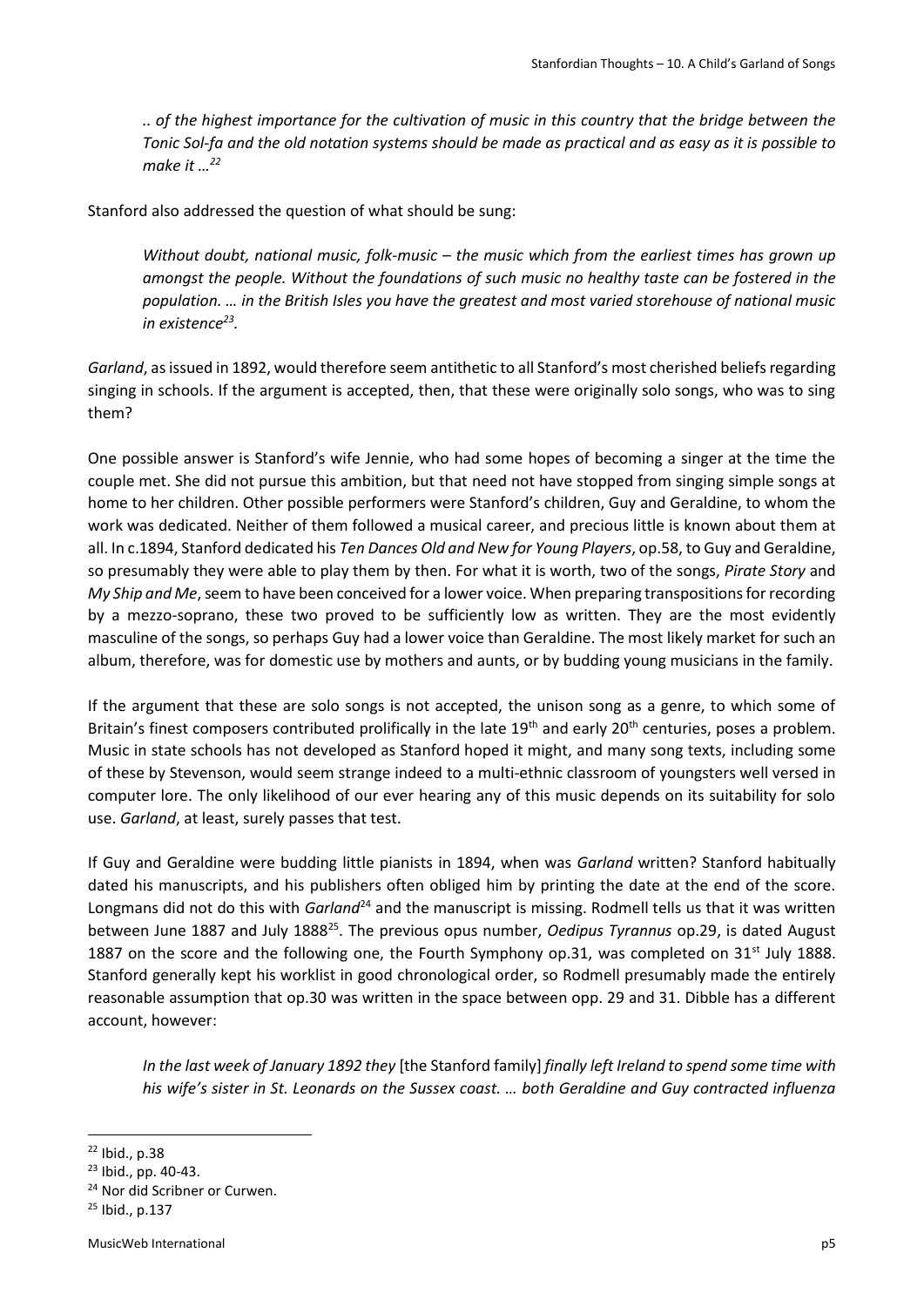*which led them to be quarantined at the top of the house. During the children's recovery, and for their mutual amusement, Stanford composed* A Child's Garland of Songs … 26

This is a highly attractive idea and Dibble could hardly have made it up, though it is a pity he quotes no source for the story. Another story of the Stanford children's quarantine is related by Plunket Greene:

*I met Stanford for the first time the following year (1888). We were both at a party at the late Arthur Coleridge's house. I sang at it, and on the strength of what he heard he engaged me for a C.U.M.S. concert the following spring. …* 

*It was on this occasion that I met for the first time two people of whom I was to see so much in the days to come – Geraldine Stanford, aged 6, and her brother Guy, aged 4. Alas! I was not allowed to shake them by the hand; they were behind bars. They were just recovering from measles, and the*  gate at the top of the stairs was their boundary – thither they might go and no farther<sup>27</sup>.

Plunket Greene could be hazy over dates. If 1888 is correct, Geraldine and Guy would have been 5 and 3 respectively<sup>28</sup>. Greene first sang at a Cambridge University Musical Society concert on 14<sup>th</sup> November 1888, when Stanford accompanied him in songs by Schubert and Brahms<sup>29</sup>. On 14<sup>th</sup> March 1889, however, the C.U.M.S. held a gala dinner celebrating the fiftieth anniversary of Joachim's first public appearance<sup>30</sup>. The following evening Joachim was honoured with a concert at which Joachim joined Stanford and Hausmann in Brahms's recent Piano Trio op.101 and Plunket Greene contributed songs by Schubert, Brahms, Joachim himself and Stanford himself<sup>31</sup>. Plunket Greene would appear to have recalled this much more important occasion as his actual first appearance there.

Poor Geraldine and Guy, then, were confined at least twice over – in 1888 with measles and in 1892 with influenza. It looks more likely, therefore, that *Garland* was occasioned by the 1888 quarantine.

I have been out of the UK for too long to offer any observations over the current standing of *A Child's Garden of Verse* as a text for elementary schools or for home use. I recall how I thrilled to *Windy Nights* when I was seven or eight, not least because our teacher, one Mr. West, read it so dramatically – he almost rose from his chair at "A man goes riding by". Other poems in the book, particularly *The friendly cow all red and white*, seemed to me rather silly even at that age. *Windy Nights* must surely retain its appeal, but *Foreign Children*  risks being a red rag to a bull in a classroom with a high multi-ethnic content. I doubt if today's children, who see foreign lands regularly on TV or on their mobiles, could see the point of sitting in a basket on the meadow and imagining themselves on a pirate ship sailing to far-off countries. Their imaginations may be all the poorer for this inability, but may possibly have been enriched in other ways by their computer games. *Garland*, I would suggest, is best appreciated today as a set of songs about Victorian childhood, an evocation of a world where everything was large and strange and wonderful, that lives on in an idealized form through such works as Stanford's *Garland*.

A sensitive child may have been intrigued, though, and a sensitive adult will surely be so, by the simplicity yet aptness of some of Stanford's pictorial and humoristic touches. I will try to illustrate these in the notes below.

<sup>26</sup> Ibid., p.235

<sup>27</sup> Harry Plunket Greene: *Charles Villiers Stanford*, Edward Arnold & Co., 1935, pp.84-86.

<sup>&</sup>lt;sup>28</sup> Geraldine was born on 19th February 1883, Guy on 3rd March 1885.

<sup>&</sup>lt;sup>29</sup> Dibble, ibid., p.200.

<sup>30</sup> The menu for this event can be seen in Gerald Norris: *Stanford, the Cambridge Jubilee and Tchaikovsky*, David & Charles, 1980, p.57.

<sup>31</sup> Dibble, ibid., p.207.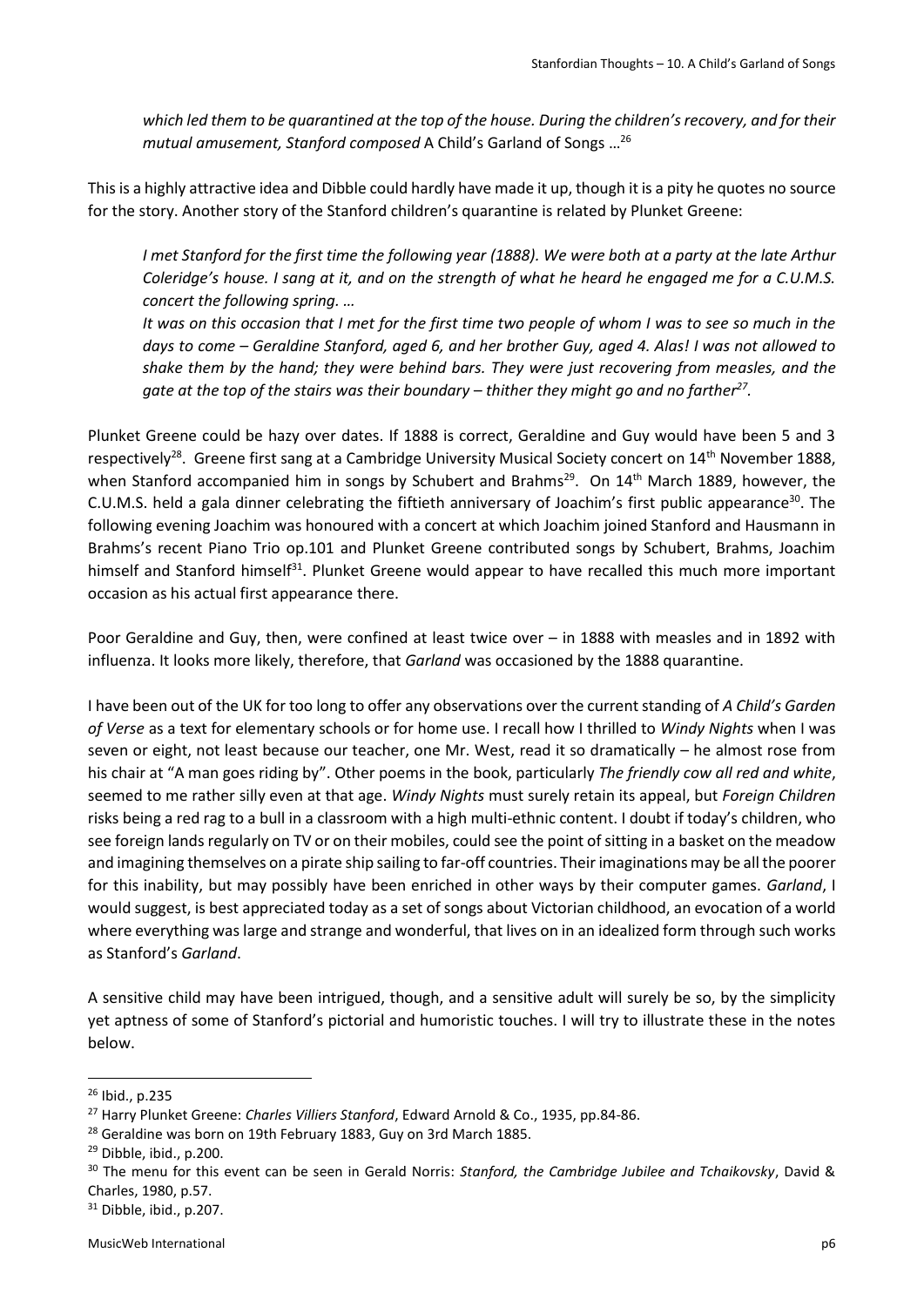### **1. Bed in Summer**

The musical phrase to which "In summer, quite the other way, I have to go to bed by day" is set, is a virtual inversion of the preceding phrase "In winter I get up at night And dress by yellow candle-light". The piano's gentle staccatos for "the birds still hopping on the tree" are transformed into a heavy tramp for "the grownup people's feet Still going past me in the street". The final plaintive question is perfectly rendered by finishing off-key. Inexplicably, in the 1914 version, this was modified to a relatively banal perfect cadence.



*In winter I get up at night And dress by yellow candle-light. In summer, quite the other way, I have to go to bed by day.*

*I have to go to bed and see The birds still hopping on the tree, Or hear the grown-up people's feet Still going past me in the street.*

*And does it not seem hard to you, When all the sky is clear and blue, And I should like so much to play, To have to go to bed by day?*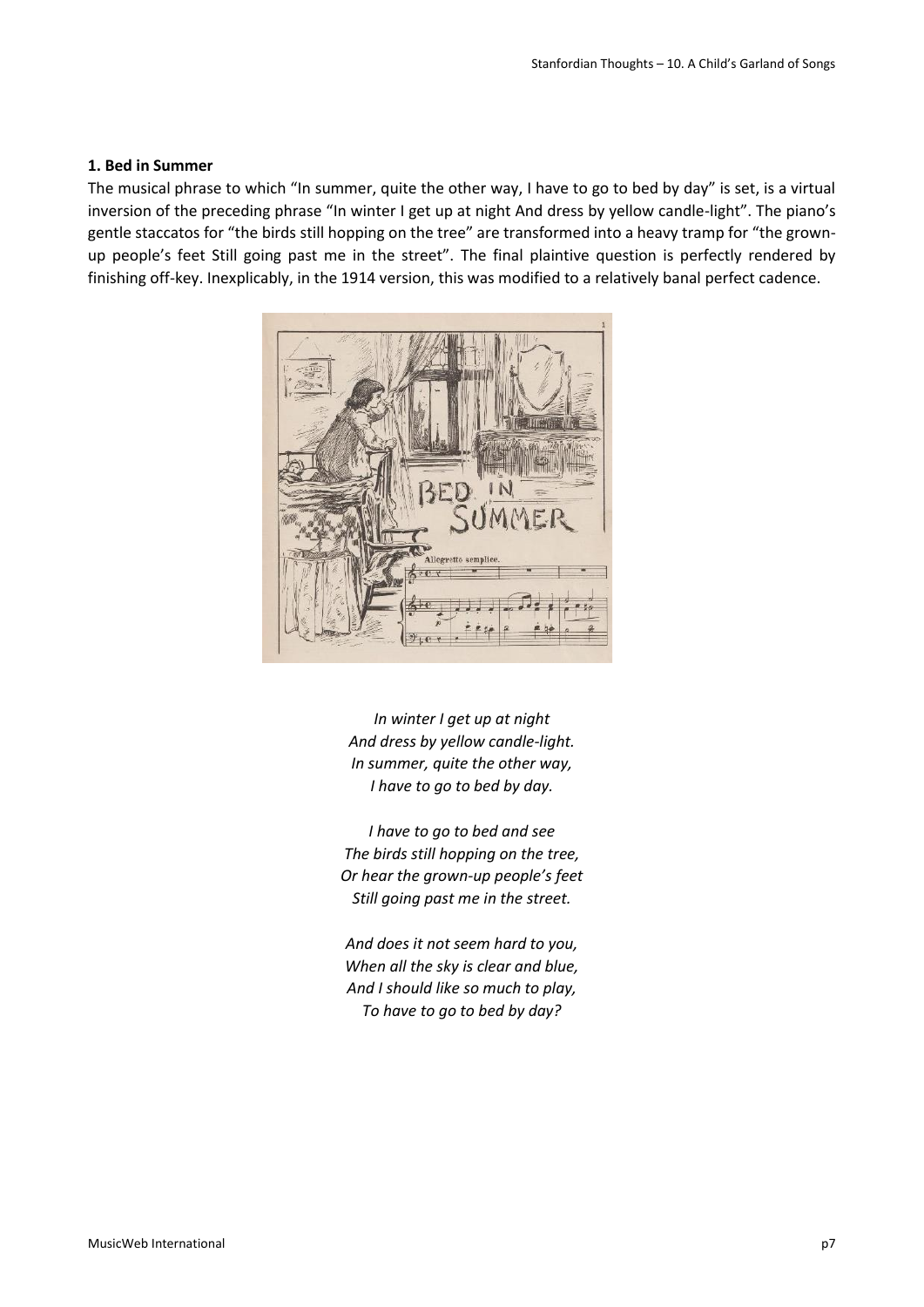## **2. Pirate Story**

A nicely lilting accompaniment with the stampeding cattle at the end as the only illustrative touch. The piano's final diminuendo shows the passing of danger as the children safely reach the garden.



*Three of us afloat in the meadow by the swing, Three of us aboard in the basket on the lea. Winds are in the air, they are blowing in the spring, And waves are on the meadow like the waves there are at sea.*

*Where shall we adventure, today that we're afloat, Wary of the weather and steering by a star? Shall it be to Africa, a-steering of the boat, To Providence, or Babylon, or off to Malabar?*

*Hi! But here's a squadron a-rowing on the sea, Cattle on the meadow a-charging with a roar! Quick, and we'll escape them, they're as mad as they can be, The wicket is the harbour and the garden is the shore.*

#### **3. Foreign Lands**

Another pleasantly lilting accompaniment which reserves its illustrative touch for the end, where a Schumannesque piano postlude describes the playthings coming alive. The phrase first heard at "I saw the next door garden lie", which curls round from a gentle F major to a plaintive G minor, is very typically Stanfordian.

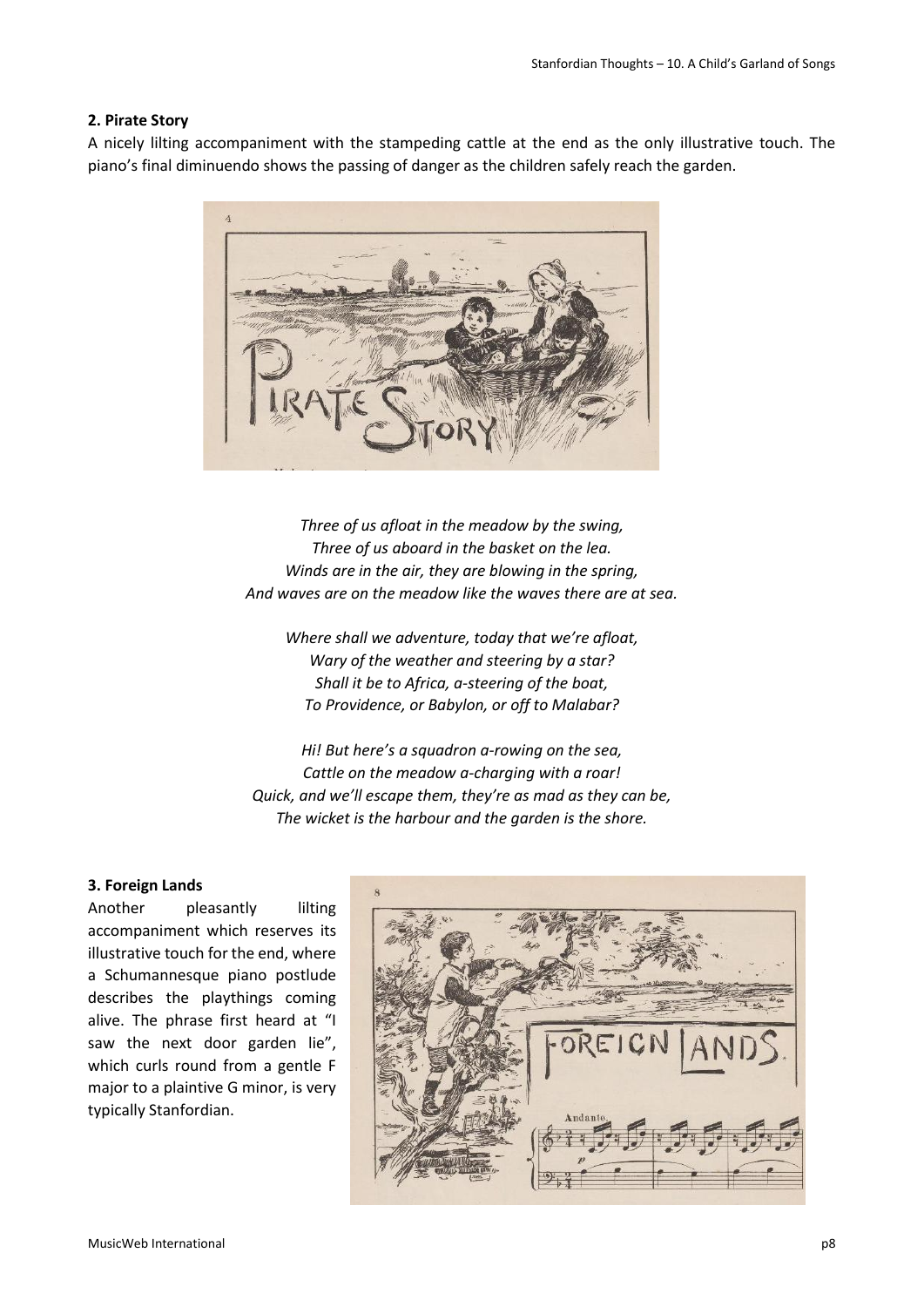*Up into the cherry tree Who should climb but little me? I held the trunk with both my hands And look'd abroad on foreign lands.*

*I saw the next door garden lie, Adorn'd with flow'rs, before my eye, And many pleasant places more That I had never seen before.*

*I saw the dimpling river pass And be the sky's blue looking glass; The dainty roads go up and down With people tramping into town.*

*If I could find a higher tree, Farther and farther I should see, To where the grown-up river slips Into the sea among the ships,*

*To where the roads on either hand Lead onward into fairyland, Where all the children dine at five, And all the playthings come alive.*

## **4. Windy Nights**

The dactylic galloping rhythm in the piano accompaniment may seem the "obvious" solution, but Stanford's use of it is subtly effective in the way the harmony sometimes sits on the same chord for several bars and then dramatically moves to a new harmony. The galloping in the voice part was extended in the 1914 edition. This was the one obvious improvement, but for this recording it was decided to be purist and remain with the 1892 version throughout. The 1914 edition can be heard in the recording by Stephen Varcoe.



*Whenever the moon and the stars are set, Whenever the wind is high, All night long in the dark and wet, A man goes riding by. Late in the night when the fires are out, Why does he gallop and gallop about?*

*Whenever the trees are crying aloud, And ships are toss'd at sea, By, on the highway, low and loud, By at the gallop goes he. By at the gallop he goes, and then By he comes back at the gallop again.*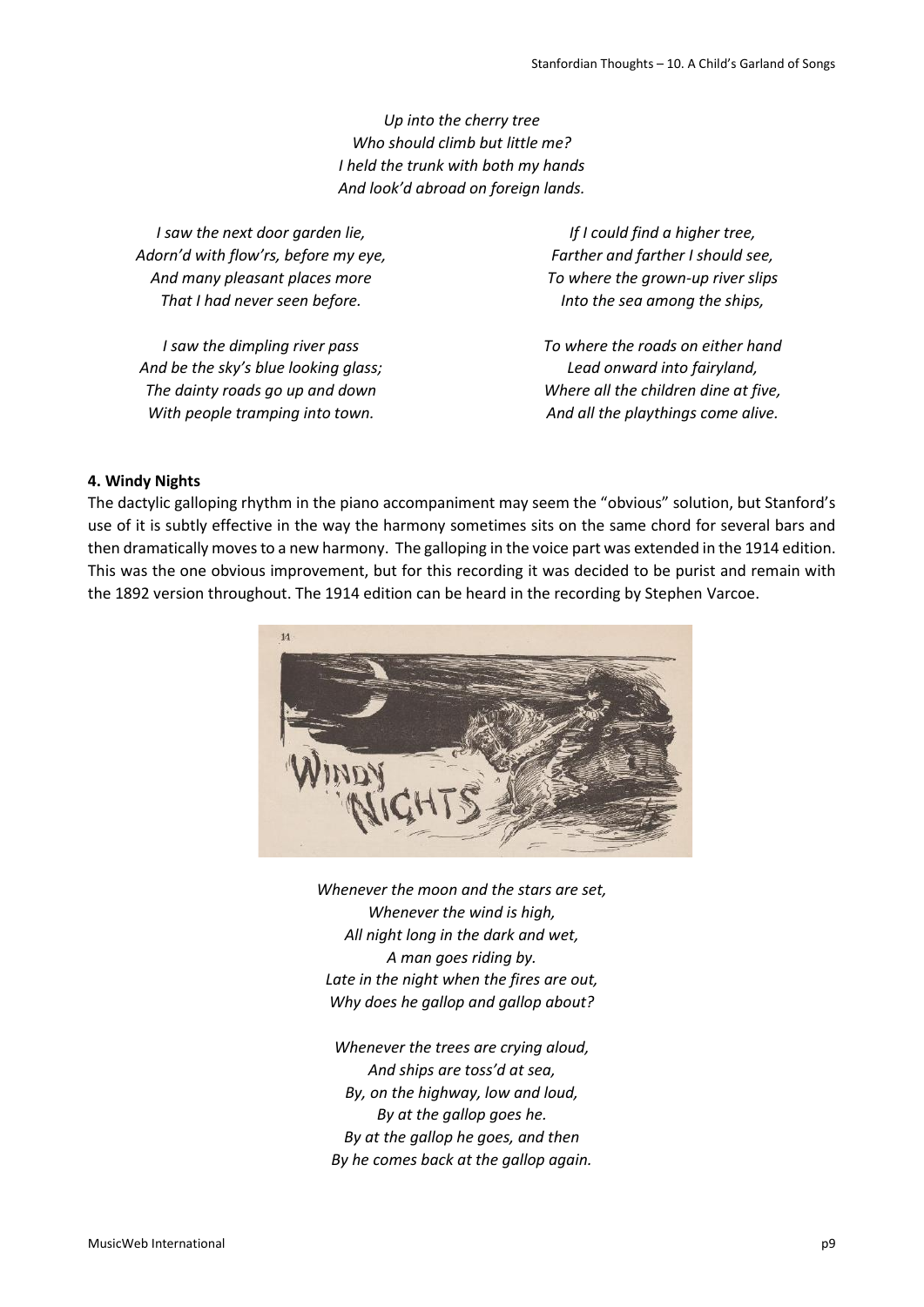#### **5. Where go the boats**

The flow of the river is represented by a gentle stream of quavers in the pianist's right hand. The left hand chords need careful handling if they are not to become grumpy as they descend to the lower range of the keyboard.



*Dark brown is the river, Golden is the sand. It flows along for ever With trees on either hand.*

*Green leaves a-floating, Castles of the foam, Boats of mine a-boating – Where will all come home?*

*On goes the river And out past the mill, Away down the valley, Away down the hill.*

*Away down the river, A hundred miles or more, Other little children Shall bring my boats ashore.*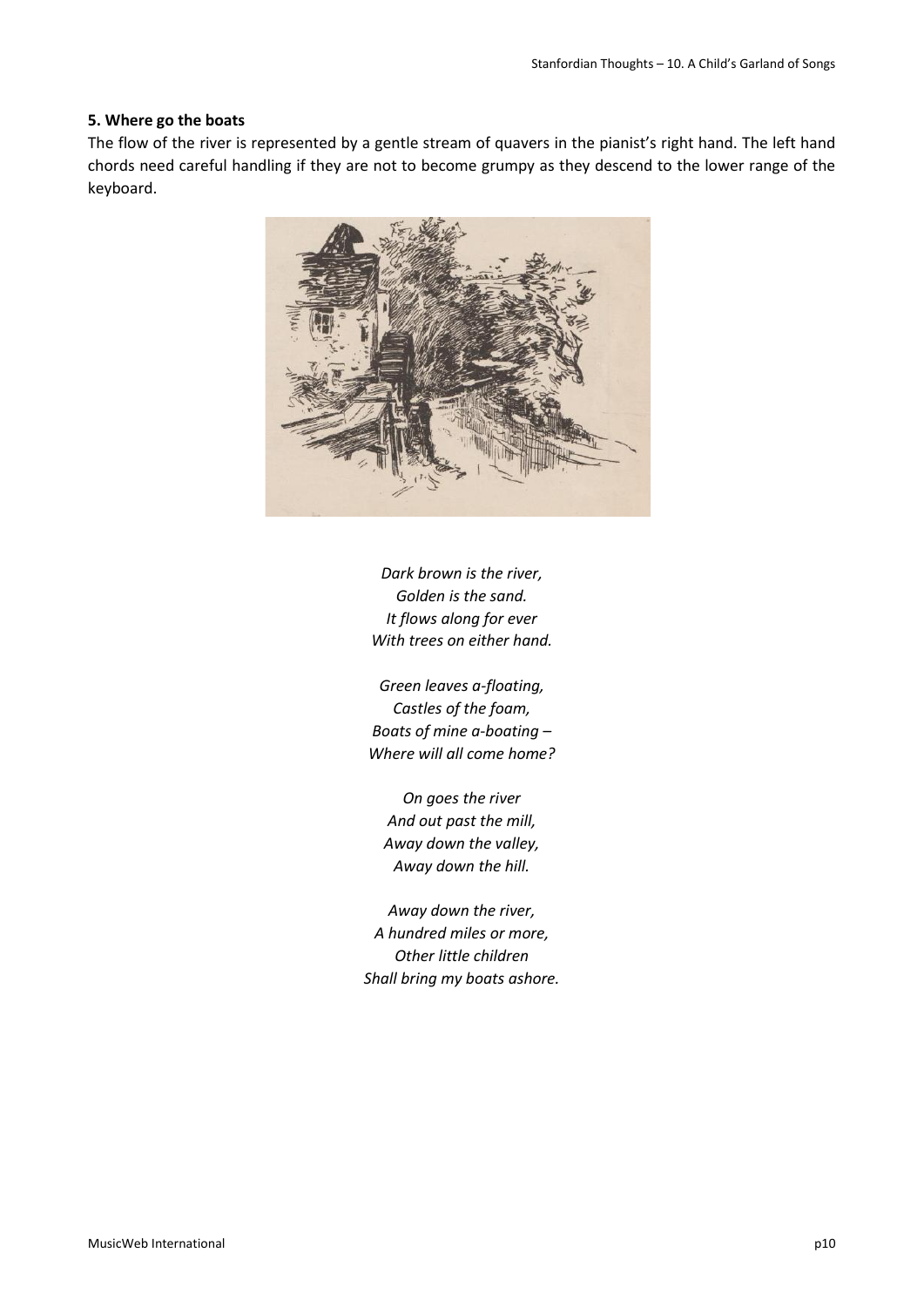## **6. My Shadow**

The shadow is expressed with a canon, but the cleverness is not overdone. The first three verses are what, in Gilbert and Sullivan, would be called a patter song. Yet the pretty little melody contains another of Stanford's curling twists from F major to G minor, a touch that is exploited with great poetry in the last verse, when the shadow disappears.



*I have a little shadow that goes in and out with me, And what can be the use of him is more than I can see. He is very, very like me from the heels up to the head; And I see him jump before me, when I jump into my bed.*

*The funniest thing about him is the way he likes to grow – Not at all like proper children, which is always very slow; For he sometimes shoots up taller like an India-rubber ball, And he sometimes gets so little that there's none of him at all.*

*He hasn't got a notion of how children ought to play, And can only make a fool of me in ev'ry sort of way. He stays so close beside me, he's a coward you can see; I'd think shame to stick to nursie as that shadow sticks to me!*

*One morning, very early, before the sun was up, I rose and found the shining dew on ev'ry buttercup; But my lazy little shadow, like an arrant sleepy-head, Had stayed at home behind me and was fast asleep in bed.*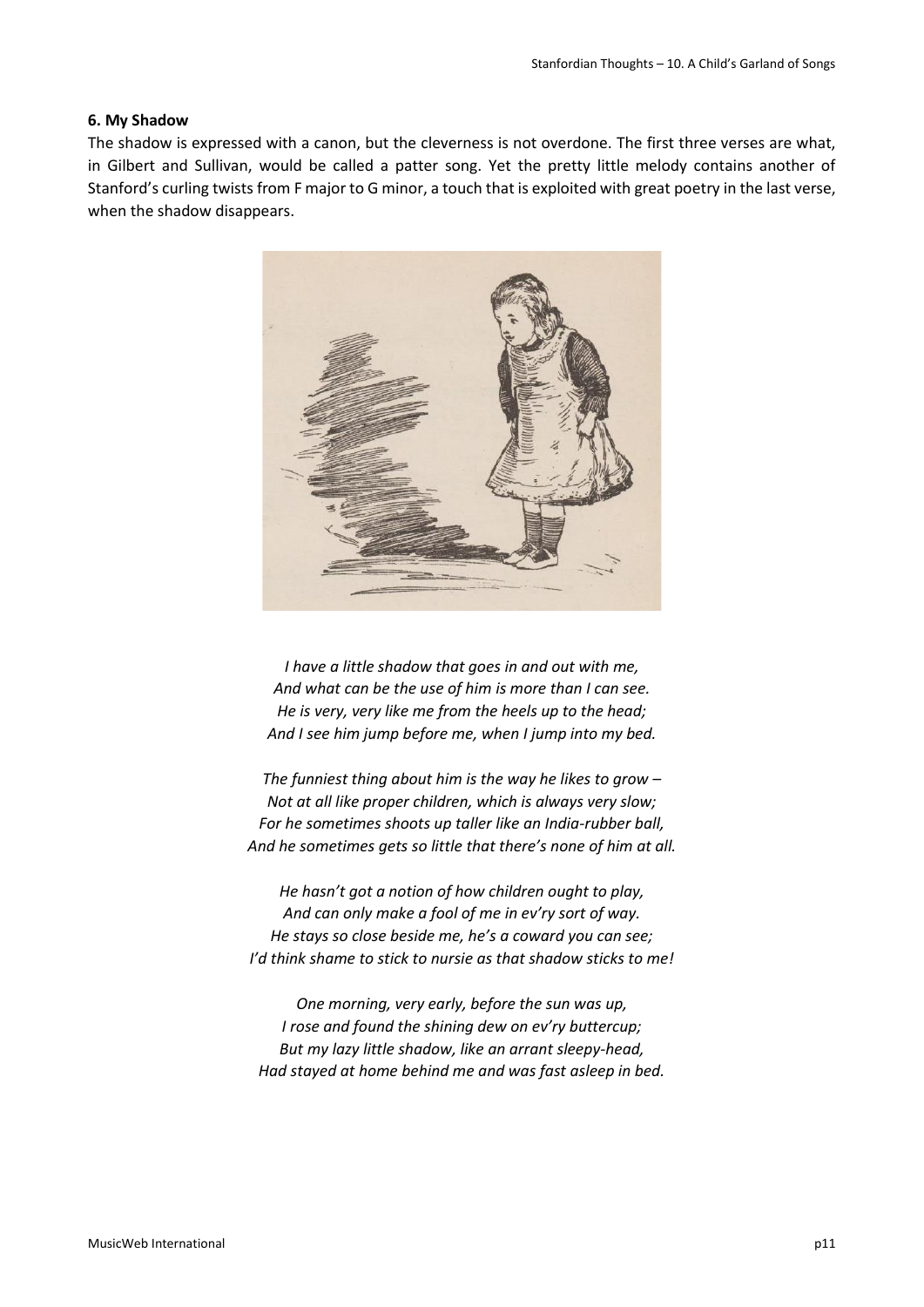## **7. Marching Song**

There are several pictorial touches here. Johnnie can be heard beating his drum in the piano left hand, while at "Each a grenadier!" a snatch of *The British Grenadiers*<sup>32</sup> is played. Just in case we missed it, beneath the vocal line, Stanford repeats it in the following interlude. Then, at "Marching double-quick", the steady quaver movement of the piano breaks into a burst of semiquavers. Some educationalists today might object to Stevenson's evident condoning of "pillage".

> *Bring the comb and play upon it! Marching, here we come! Willie cocks his highland bonnet, Johnnie beats the drum. Mary Jane commands the party, Peter leads the rear; Feet in time, alert and hearty, Each a grenadier!*

*All in the most martial manner Marching double-quick; While the napkin like a banner Waves upon the stick! Here's enough of fame and pillage, Great commander Jane! Now that we've been round the village, Let's go back again.*



#### **8. Foreign Children**

Whatever the problems posed by the text, the outer sections of this song find Stanford at his most deeply poetic. With a very few notes, a combination of modality and Purcellian false relations, he conjures up an atmosphere of rapt meditation that looks ahead to Vaughan Williams. When the first verse is repeated as a coda, the atmosphere is heightened with melismatic interludes for the piano.

This was not an isolated case, for *The Voyage of Maeldune*, op. 34, completed in May 1889, contains a similar passage<sup>33</sup>. The augmented chords at "the lions over seas" pass almost unnoticed today. Back in 1888, they may still have been enough to suggest the lion's growl.

 $32$  A traditional marching song used by British, Australian and Canadian artillery units since 1762/3. The author is unknown.

<sup>33</sup> See p. 10 of the vocal score.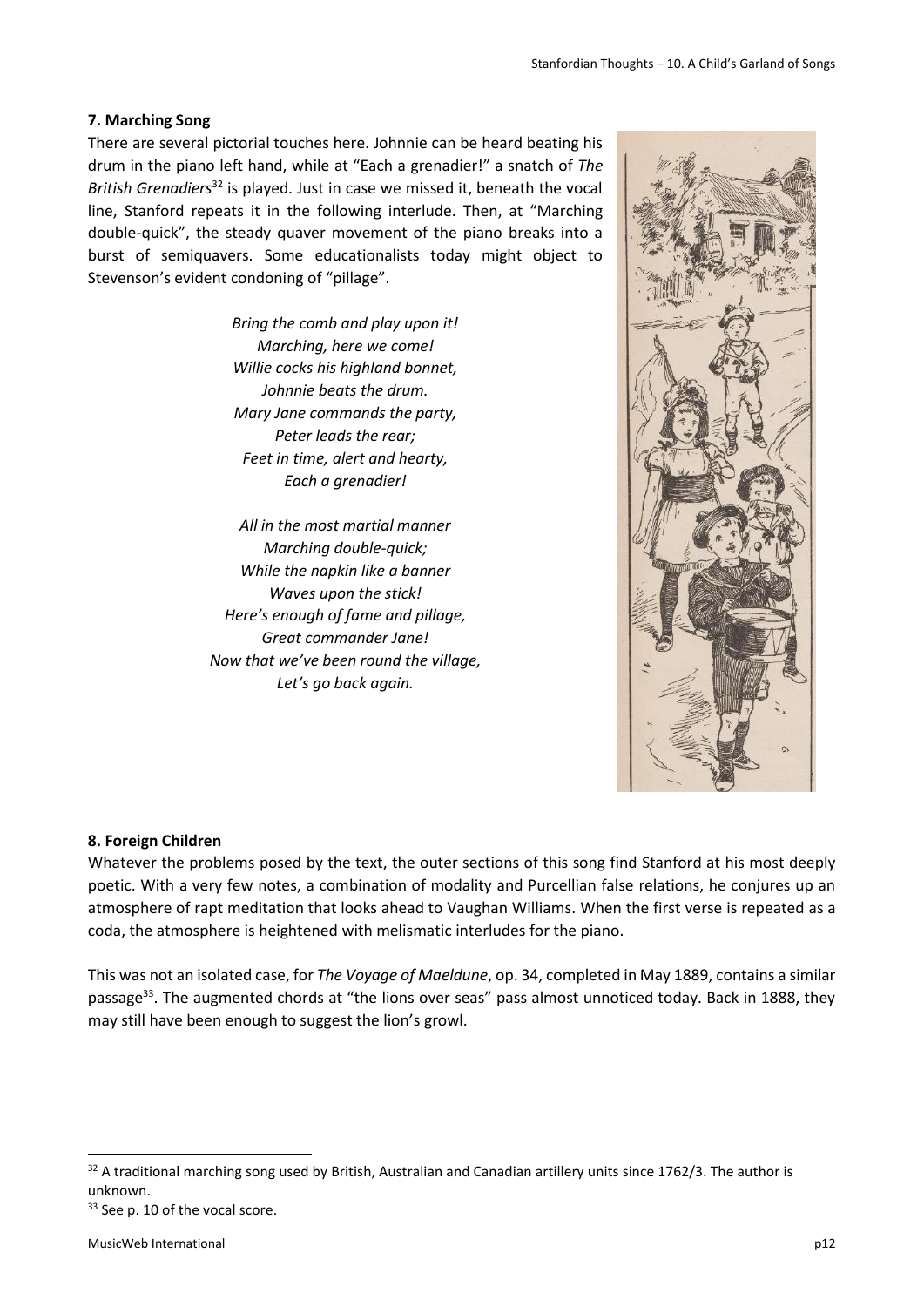

*Little Indian, Sioux or Crow, Little frosty Eskimo, Little Turk or Japanee, O! don't you wish that you were me?*

*You have seen the scarlet trees, And the lions overseas; You have eaten ostrich eggs, And turn'd the turtles off their legs.*

*Such a life is very fine, But it's not so nice as mine: You must often, as you trod, Have wearied not to be abroad.*

*You have curious things to eat, I am fed on proper meat; You must dwell beyond the foam, But I am safe and live at home.*

### **9. My ship and me**

This song seems the prototype for the Stanfordian song-type made famous in *Songs of the Sea*, op. 91 (1904) and *Songs of the Fleet*, op. 117 (1910). It must be the first of its type – the earlier *A Hymn in Praise of Neptune*, op. 19 no. 1, though bluffly nautical, does not quite convince as belonging to the genre – while the first fully Stanfordian sea song for baritone is *The Old Navy*, published in 1892<sup>34</sup>. This side of Stanford may seem quintessentially English, but a glance at his setting of *Johnny Cox*, an Irish folksong<sup>35</sup>, suggests that even here, he is more Irish than we suppose. Returning to *My Ship and Me*, the harmonies expand boldly in the third verse and the cycle ends with one last pictorial touch – the firing of "the penny cannon in the bow".

> *O it's I that am the captain of a tidy little ship, Of a ship that goes a-sailing in the pond; And my ship it keeps a-turning all around and all about; But when I'm a little older, I shall find the secret out How to send my vessel sailing on beyond.*

> *For I mean to grow as little as the dolly at the helm, And the dolly I intend to come alive; And with him beside to help me, it's a-sailing I shall go, It's a-sailing on the water, when the jolly breezes blow And the vessel goes a-divie-divie-dive.*

<sup>&</sup>lt;sup>34</sup> To a text by Captain Marryat.

<sup>35</sup> No. 24 of *Irish Songs and Ballads*, Novello, 1893.